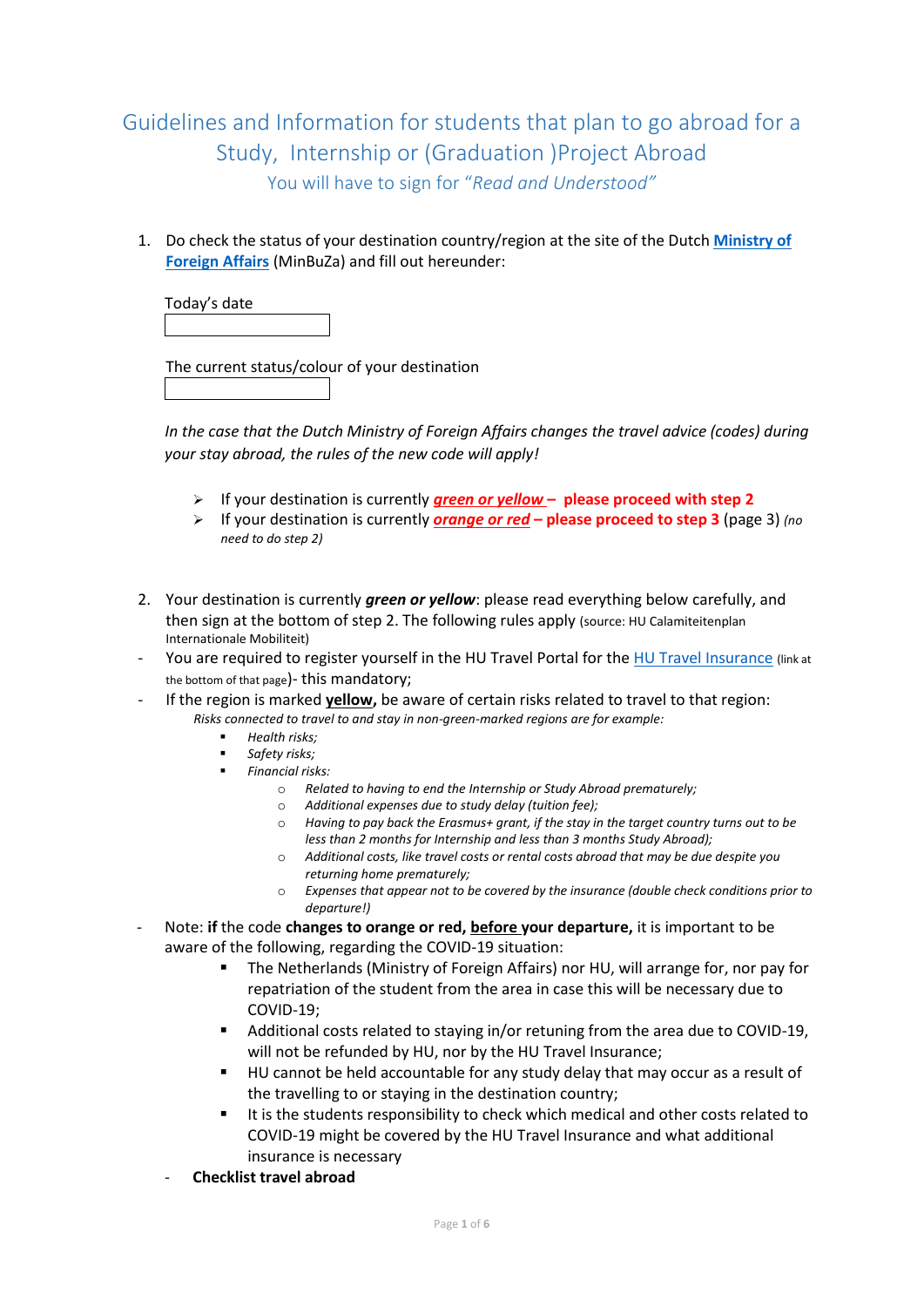- □ Download the [travel app of the Ministry](https://www.government.nl/topics/embassies-consulates-and-other-representations/the-bz-24-7-contact-centre-for-consular-assistance-and-advice) of Foreign Affairs in order to be up-to-date on guidelines of the Dutch government regarding travel to and stay in the intended destination region;
- □ Check the code of your destination close to departure if the code *changed to orange or red*; **contact your coordinator** - if you continue your travel after consulting your coordinator, you must complete the *Release of Liability<sup>1</sup> ;*
- $\Box$  On arrival inform the Dutch embassy of the target country on the aim and period of your stay in the target country (and if you hold another passport, possibly also your home embassy);
- □ Consider an alternative study plan (plan B) \*\* in case that that the internship or Study Abroad will be cancelled due to changing circumstances, and discuss this alternative with your coordinator;
- □ Register yourself in the HU Travel Portal for the [HU Travel Insurance;](https://askhu.sharepoint.hu.nl/informatie-items/Paginas/Registration%20and%20free%20insurance.aspx)
- $\Box$  Arrange for, read and make sure to understand relevant insurances for travel and stay, cancellation or change of travel plans and medical care (check what is covered!);
	- $\circ$  Note: also check the coverage in case the colour of the destination changes from Yellow to Orange or from Orange to Red;
	- o Make sure to have the 24/7 emergency number of the insurance(s) in the contacts of your mobile;
- $\Box$  Make sure to have sufficient financial means to pay for an earlier than initially planned home fight (also in the case that tickets become more expensive);
- □ Make sure to have contact details of the host organisation at hand;
- □ If the code of your destination *changes to orange or red during your stay abroad*; **contact your coordinator** - if you decide to continue your travel after consulting your coordinator, you must complete the *Release of Liabilty<sup>1</sup>*

### - **Checklist with regard to COVID-19**

- $\Box$  Take note of any restrictions regarding public life at the place of destination:
- $\Box$  Take note of any Covid-19 regulations and procedures at the partner university or the internship organisation;
- $\Box$  Take note of the public health situation, facilities and procedures at the destination;
- $\Box$  Be prepared that the (initial) Dutch Covid-19 policy may be frowned upon at the destination;
- $\Box$  Take note that Covid-19 issues can lead to a situation in which the student is required to return to the Netherlands and that the student, and the student only is responsible for any costs. incl. study delay, that may result as a consequence;
- $\Box$  Be aware that additional costs related to staying in/or retuning from the destination due to COVID-19, will not be refunded by HU, nor by the HU Travel Insurance;
- $\Box$  Be aware that Covid-19 issues can cause a situation in which you cannot return home if wish/need, and that HU cannot be held accountable for any travel or study delay that may occur as a result of the travelling to and from, or staying in the destination country;
- $\Box$  Make sure to know what possibilities the internship provider or partner university offers to possibly continue your internship or Study Abroad online, should Covid-19 developments give cause to do so;

# Sign here for "*Read & Understood" for Green and Yellow Destinations*

Name student ( HU student ID number

Signature of the student - that is **TYPE in the box hereunder** : *"I* (put you own name) *have read and understood all the information above, ../../….* (put today's date)*"*

<sup>&</sup>lt;sup>1</sup> Available through HU International Office for Study Abroad, and trough the Placement Office for Internship Abroad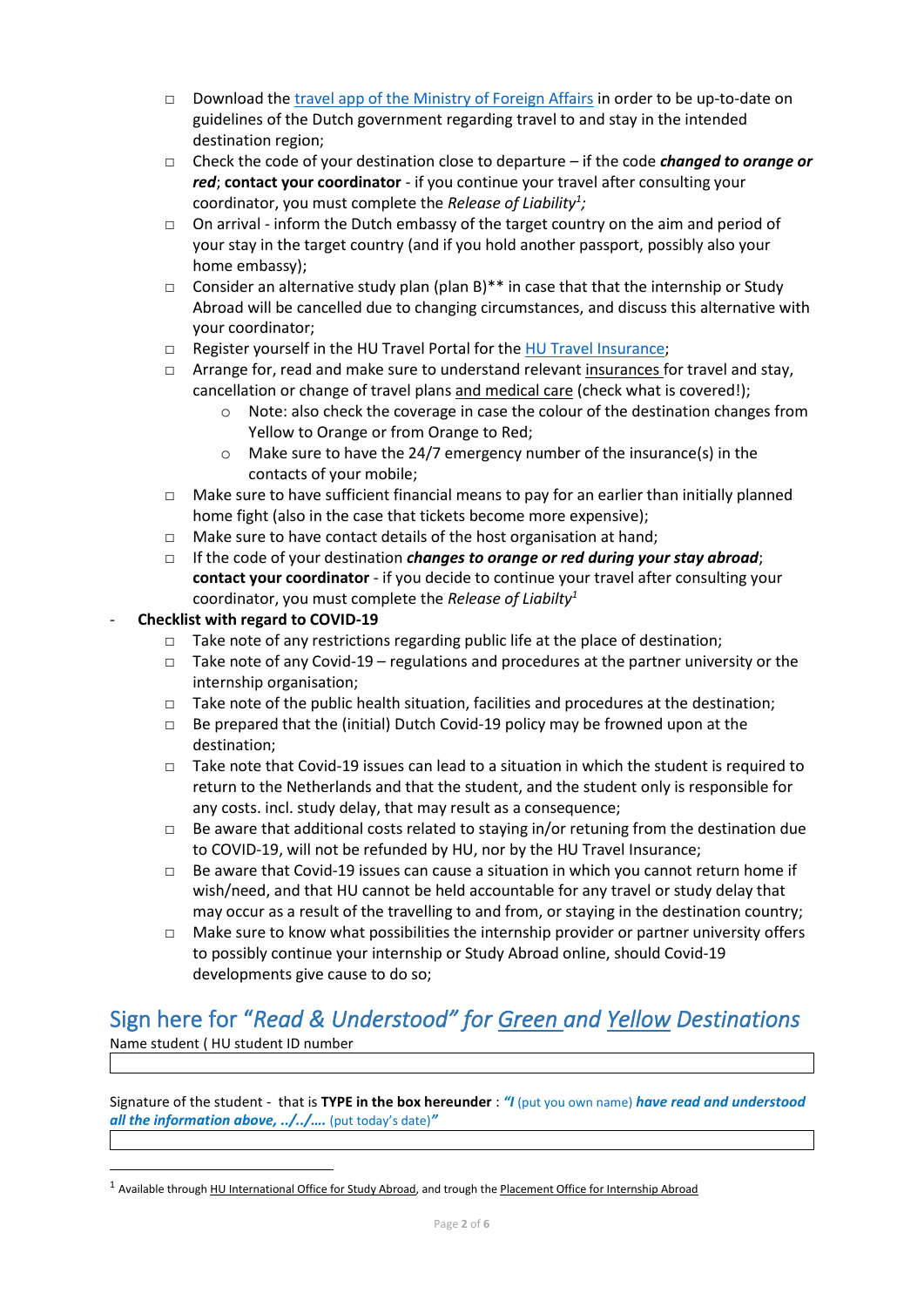#### **Note:**

If you change your plan or when let go of your Plan B, please **do notify** all relevant parties for both your plans (International Office, Internship Office, Minor coordinator) – make sure you that all involved know what you are going to do/where you are next semester, and do not hold a place/seat that you will not use!

Thank you for that!

## Step 3 Your destination is currently orange or red

- 3. Your destination is currently *orange* or *red*: please read everything below carefully, and then sign at the bottom of step 3. The following rules apply (source: HU Calamiteitenplan Internationale Mobiliteit)
- You are required to register yourself in the HU Travel Portal for the [HU Travel Insurance](https://askhu.sharepoint.hu.nl/informatie-items/Paginas/Registration%20and%20free%20insurance.aspx) (link at the bottom of that page)- this mandatory;
- Be aware of risks related to travel to the region:
	- *Risks connected to travel to and stay in non-green-marked regions are for example:*
	- *Health risks;*
	- *Safety risks;*
	- *Financial risks:*
		- o *Related to having to end the Internship or Study Abroad prematurely;*
		- o *Additional expenses due to study delay (tuition fee);*
		- o *Having to pay back the Erasmus+ grant, if the stay in the target country turns out to be less than 2 months for Internship and less than 3 months Study Abroad);*
		- o *Additional costs, like travel costs or rental costs abroad that may be due despite you returning home prematurely;*
		- Expenses that appear not to be covered by the insurance (double check conditions prior to *departure!)*
- In case of code *orange*, you *must seek advice of your coordinator* (acting on behalf of the Director of the Institute ) for your trip abroad. This advice can either be positive or negative, and is based on the conversation and the agreements discussed together, in order to maximise the safety of the student when abroad:
	- o If the coordinator advises positively, you can travel abroad, *under the condition* that you sign the *Release of Liability* (included hereunder) and therewith confirm that you are aware of the fact that that HU will not be held accountable for any negative consequences that may result from the decision to travel to the orange destination;
	- $\circ$  If the coordinator advises negatively and you still want to travel abroad, you can do so only under the condition that you sign the *Release of Liability* (included hereunder) and therewith confirm that you are aware of the fact that you will travel against the advice of HU and that HU will not be held accountable for any negative consequences that may result from the decision to travel to the orange destination;

NB: At HU, in general -with regard to COVID-19 codes-, we apply the guideline that:

- A positive advice will be given if the target region is marked orange because of the fact that the target country is concerned about the situation in, and travellers from, the Netherlands;
- A negative advice will be given if the target region is marked orange because of the fact that the Dutch Ministry of Foreign Affairs is concerned about the situation in the target country;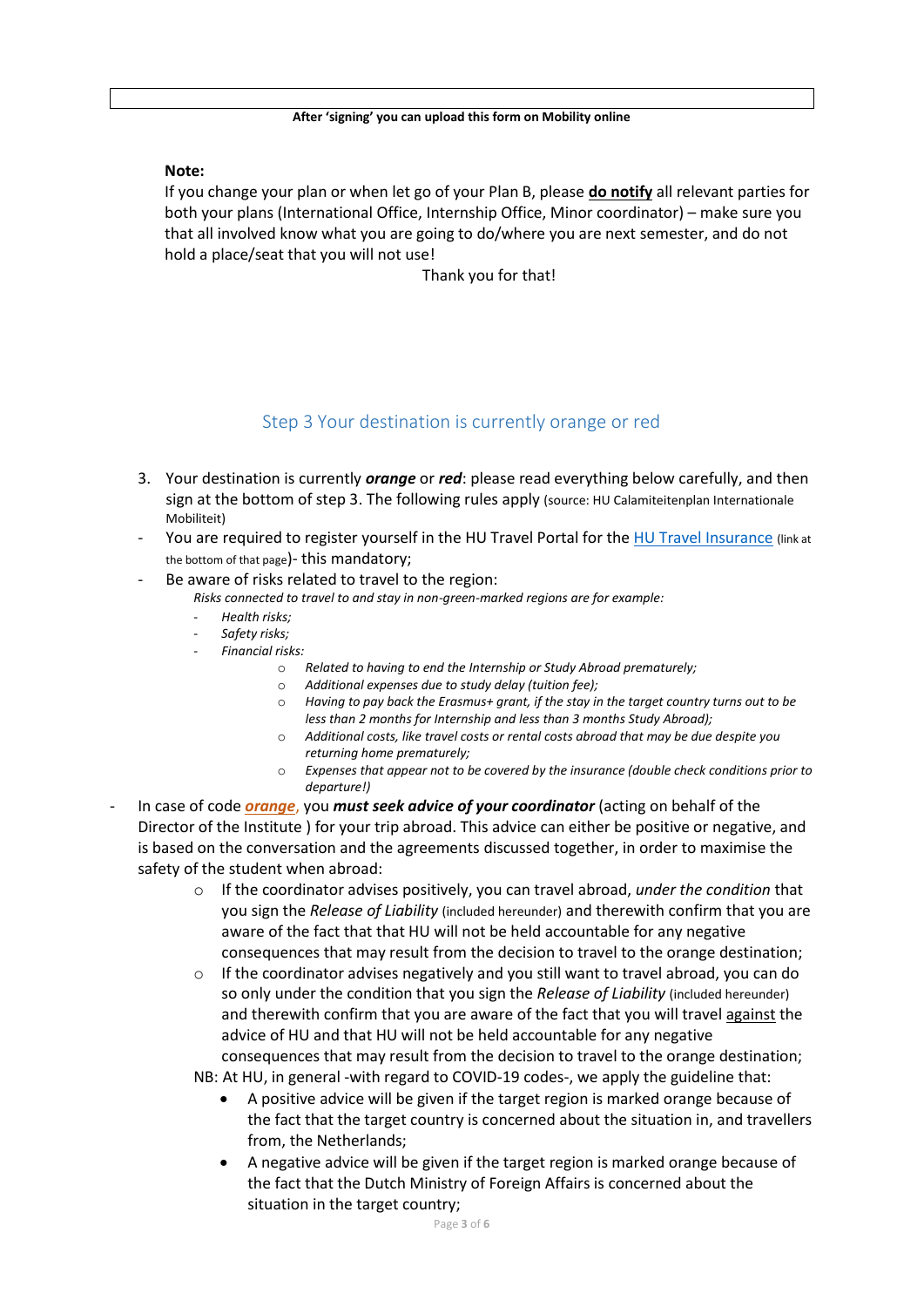- In case of code *red*, you *must seek advice of your coordinator* (acting on behalf of the Director of the Institute ) for your trip abroad. In the case of code *red,* the coordinator will generally not give approval for travel to the region in the context of the study at HU. If you still want to travel abroad, regardless of the risks (mentioned above)*,* you can do so only after signing the *Release of Liability* (included hereunder) and therewith confirm that you are aware of the fact that the travel is *against* HU advice and HU will not be held accountable for any negative consequences that may result from the decision to travel to the red destination;
- If you change your plan (but also when let go of your Plan B), please do notify all relevant parties -for both your plans- (International Office, Internship Office, Minor coordinator); make sure that all involved know what you are going to do/where you are next semester, and do not hold a place/seat that you will not use
- **Checklist travel abroad for orange and red destinations**:
	- □ Downloaded the [travel app of the Ministery of Foreign Affairs](https://www.government.nl/topics/embassies-consulates-and-other-representations/the-bz-24-7-contact-centre-for-consular-assistance-and-advice) in order to be up-to-date on guidelines of the Dutch government regarding travel to and stay in the intended destination region;
	- $\Box$  On arrival inform the Dutch embassy of the target country on the aim and period of your stay in the target country (and if you hold another passport, possibly also your home embassy);
	- □ Consider an alternative study plan (plan B) \*\* in case that that the internship or Study Abroad will be cancelled due to changing circumstances, and discuss this alternative with your coordinator;
	- □ Register yourself in the HU Travel Portal for the [HU Travel Insurance](https://askhu.sharepoint.hu.nl/informatie-items/Paginas/Registration%20and%20free%20insurance.aspx) (link at the bottom of that page);
	- $\Box$  Arrange for, read and make sure to understand relevant insurances for travel and stay, cancellation or change of travel plans and medical care;
		- o Note: check the coverage in case the colour of the destination changes from Yellow to Orange or from Orange to Red;
		- o Make sure to have the 24/7 emergency number of the insurance(s) in the contacts of your mobile;
	- $\Box$  Make sure to have sufficient financial means to pay for an earlier than initially planned home fight (also in the case that tickets become more expensive);
	- □ Make sure to have contact details of the partner university/internship organisation at hand.

### - **Checklist with regard to COVID-19 for orange and red destinations:**

- $\Box$  Take note of any restrictions regarding public life at the place of destination;
- □ Take note of any Covid-19 regulations and procedures at the partner university or the internship organisation;
- $\Box$  Take note of the public health situation, facilities and procedures at the destination;
- □ Be prepared that the (initial) Dutch Covid-19 policy may be frowned upon at the destination;
- $\Box$  Take note that Covid-19 issues can lead to a situation in which the student is required to return to the Netherlands and that the student, and the student only is responsible for any costs. incl. study delay, that may result as a consequence;
- □ Be aware that the Netherlands (Ministry of Foreign Affairs), nor HU, will arrange for, nor pay for repatriation of the student from the area in case this will be necessary due to COVID-19. And that an earlier than originally planned return flight, must be arranged for by yourself – possibly with assistance of the insurance company;
- $\Box$  Be aware that additional costs related to staying in/or retuning from the destination due to COVID-19, will not be refunded by HU, nor by the HU Travel Insurance;
- $\Box$  Be aware that Covid-19 issues can cause a situation in which you cannot return home if wish/need, and that HU cannot be held accountable for any travel or study delay that may occur as a result of the travelling to and from, or staying in the destination country;
- □ Note that is your responsibility to check which medical and other COVID-19 related costs are covered by the HU Travel insurance and your own Travel Insurance and Medical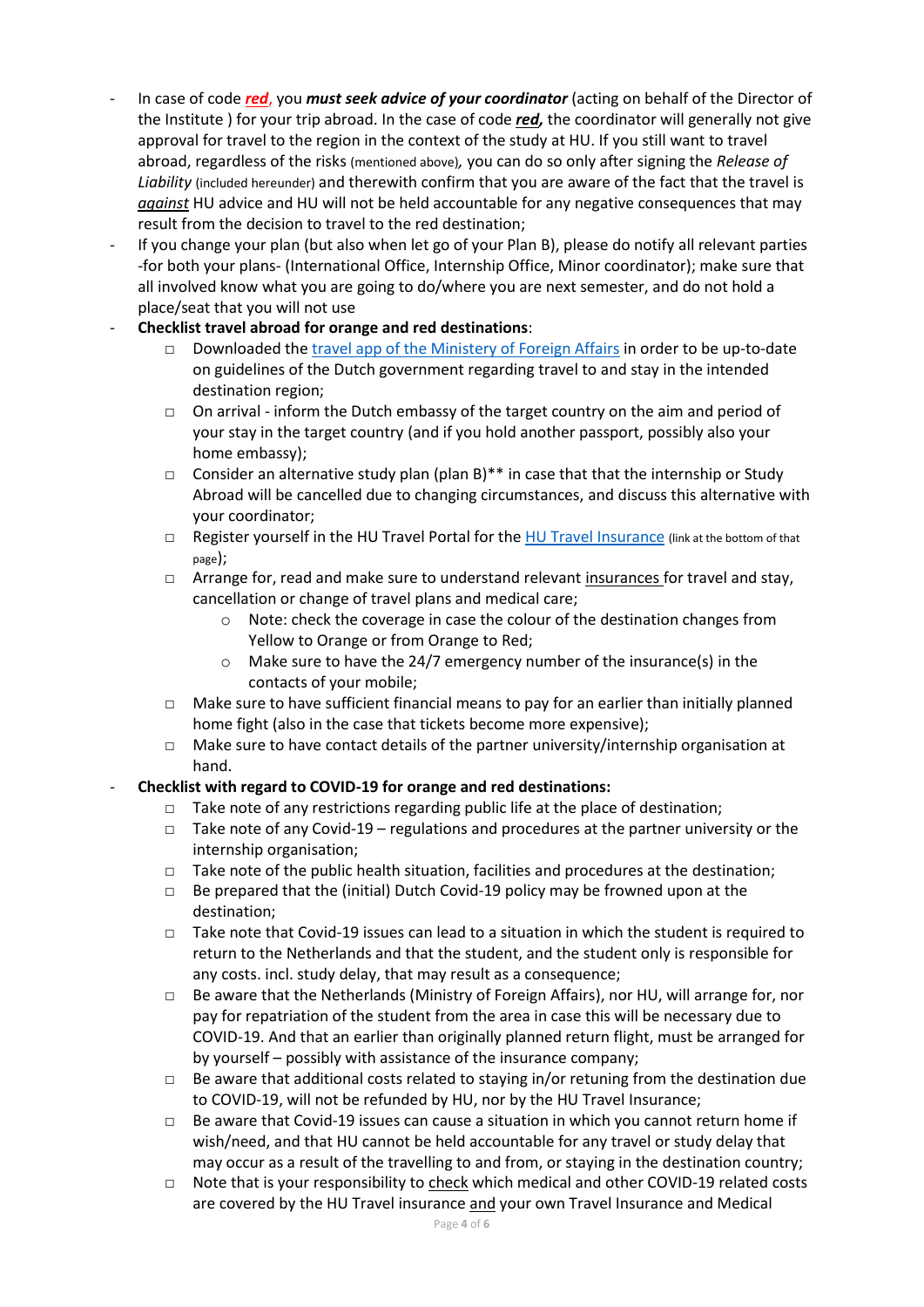insurance, and what additional insurance is necessary - and to arrange for any needed additional insurance;

 $\Box$  Make sure to know what possibilities the internship provider or partner university offers to possibly continue your internship or Study Abroad online, should Covid-19 developments give cause to do so.

## Sign here for "*Read & Understood" for Orange and Red Destinations*

➢ You will sign by completing the text hereunder (in the empty spaces) and the text boxes at the bottom of this form

I, *(enter your name)*, living at *(your home address)*, student of HU University of Applied Sciences with student number: *(your HU student ID)* , am planning to go abroad for studying/internship/graduation project to *(name of destination city & country)* for the period from *(start date abroad)* until *(last day of programme abroad).*

I, the undersigned, acknowledge that I have been informed that there are risks involved in staying in at the destination I entered above, and that I have read and understood all the information in this document *("Guidelines and Information for students that plan to go abroad for Study, Internship or (Graduation) Project Abroad", including this statement*).

I Acknowledge that I have understood the travel warning of the "Dutch **[Ministry of Foreign Affairs](https://www.nederlandwereldwijd.nl/reizen/reisadviezen)** (MinBuZa)", as of today's date, regarding travel to and stay in *(name of destination city & country).*

Despite the current travel warning, and after consulting my coordinator, I have decided to pursue my study or internship or (graduation) project abroad, as a registered HU student in *(name country)*.

I acknowledge that my participation in this programme is voluntary. I furthermore acknowledge that the HU is no longer responsible for my safety while abroad. I know that I am not required to do my study/internship/project in this specific region: *(name of destination city & country),* to complete any requirements of HU.

I am aware that I may be subject to risks including, but not limited to disease, injury, property damage, terrorism, war, death and/or other unforeseeable dangers. I voluntarily assume all risks and release the HU, and its officers, management and other employees from any and all claims, demands, and causes of actions, and from liability of any kind of nature whatsoever, including but not limited to bodily injury, death, and property damage, arising out of or relating to my participation in this study, internship or project abroad. I understand that this release includes all transportation to and from the destination/programme, and all aspects of my time abroad, whether my activities are directly related to the programme or not.

I understand that if I will leave the study, internship or project abroad in *(name of destination city & country)* early, due to security and or safety concerns, and return to the Netherlands. HU will investigate the consequences for academic credits of my early leave, and will take efforts to solve any problems as good as possible.

Name student + HU Student ID Number

Signature of the student - that is **TYPE in the box hereunder** : *"I* (put your own name) *have read and understood all the information above, ../../….* (put today's date)*"*